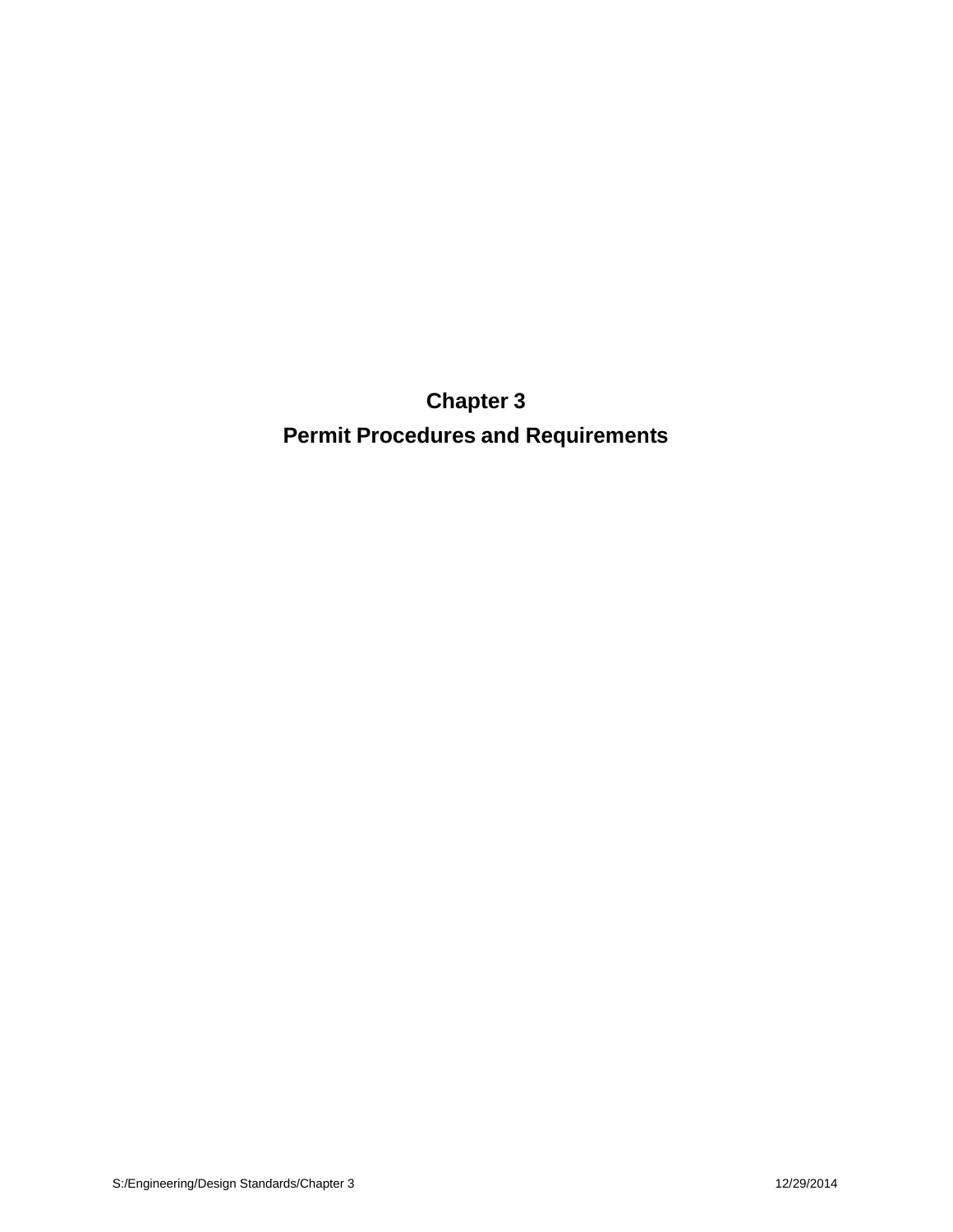# **Chapter 3**

# **Permit Procedures and Requirements**

| <b>Section</b> | <b>Topic</b>                                   | Page |
|----------------|------------------------------------------------|------|
| 3.1            | <b>Application Requirements and Procedures</b> | 3.1  |
| 3.2            | <b>Permit Standards and Conditions</b>         | 3.2  |
| 3.3            | <b>Refunds</b>                                 | 3.3  |
| 3.4            | <b>Bonds and Insurance</b>                     | 3.3  |
| 3.5            | <b>Construction Specifications</b>             | 3.4  |
| 3.6            | <b>Traffic Control</b>                         | 3.4  |
| 3.7            | <b>Restoring Pavements</b>                     | 3.4  |
| 3.8            | Utility Installations                          | 3.4  |
| 3.9            | Fees                                           | 3.4  |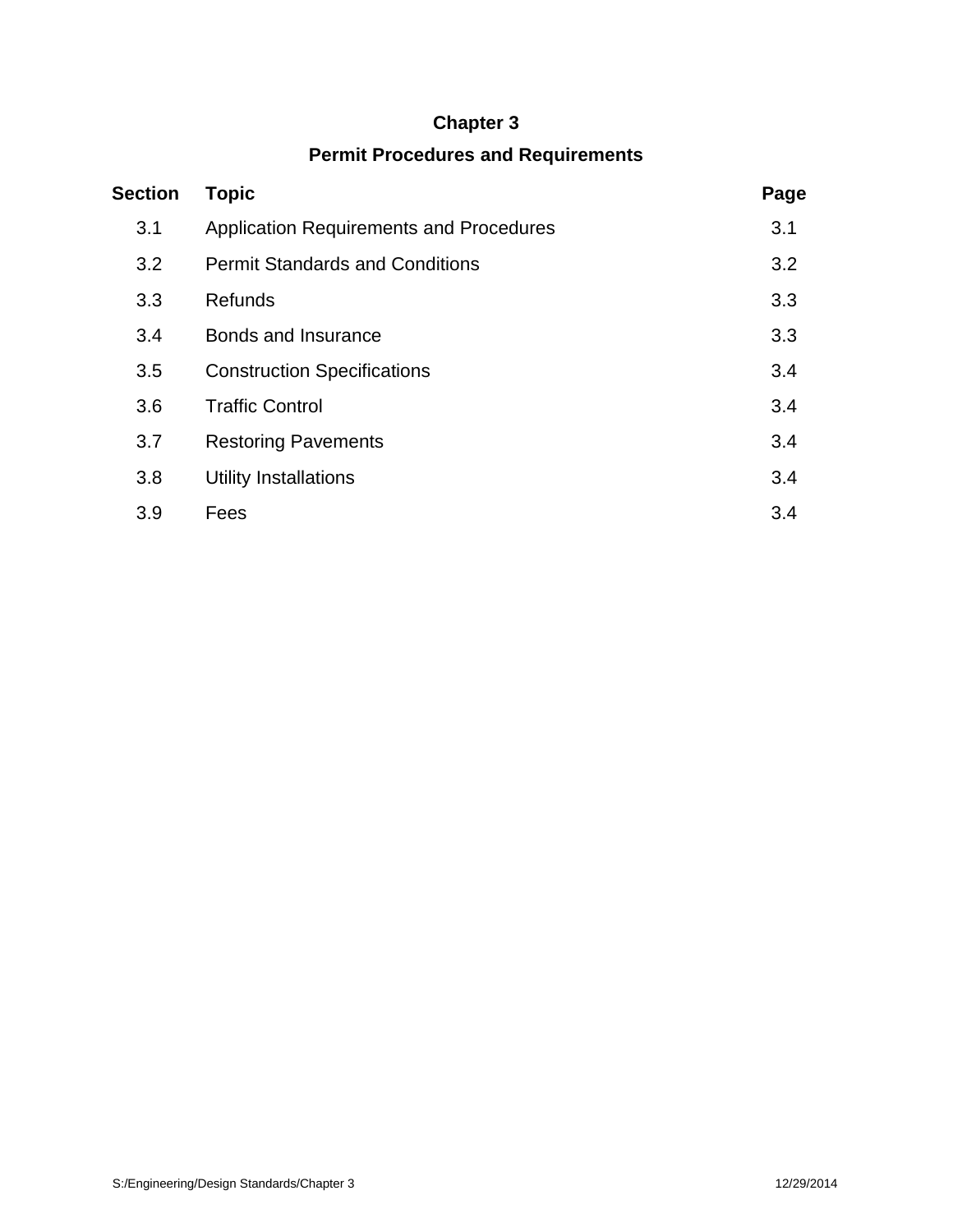#### **3.1 Application Requirements and Procedures**

**3.1.1 Permit Application.** A permit shall be required for any construction or installation within the public right-of-way or public easement for any substantial modification of existing construction or use. Application for such permits shall be made at City Hall.

**3.1.1.1** No permit will be required for contracts let by the City of Huron, unless the plans specifically state a permit is required. The plans will also address whether a permit fee will be charged. In subdivision work, it will be the responsibility of the Owner's Contractor to obtain the necessary permits from the City Engineer's/Building Inspector's Office.

#### **3.1.2 Types of Permits.**

Apply for the following permits at the Building Inspector's Office:

**3.1.2.1** Sidewalk and Driveway Permit, which governs construction of new and repair or replacement of existing sidewalks and driveways within public right-of way.

**3.1.2.2** Private Utility Permit, which governs the installation, removal, repair, or maintenance of private utilities other than sanitary sewer, water, and storm sewer services in public right-of-way or public easements.

**3.1.2.3** Construction Permit, which governs the installation of public improvements within the public right-of-way and grading outside the street right-of-way in proposed subdivisions. This includes street grading, curb and gutter, roadway subbase, base and wearing surface, drainage and flood control facilities, water main and sanitary sewer installation, street lighting installation, and grading outside the street right-of-way.

Apply for the following permits at the Finance Office:

**3.1.2.4** Sewer and Water Service Permit, which governs the installation, removal, repair, or maintenance of sanitary sewer services, water services, and storm sewer services.

**3.1.2.5** Excavating Permit, which governs trench type excavations in the City right-of-way. An Excavating Permit is not required for projects let by the City of Huron.

**3.1.3 Letters of Responsibility.** Those agencies set forth in Section 3.4.4 may obtain a permit under their Letter of Responsibility (See Figure 3.1), or at their option, require the Contractor performing the work to obtain a permit in which event the Contractor would be required to furnish a performance bond as set forth in the Section 3.4.1, thereby assuming full responsibility for the work performed. Except as set forth herein, the Contractor performing the work shall be the permittee.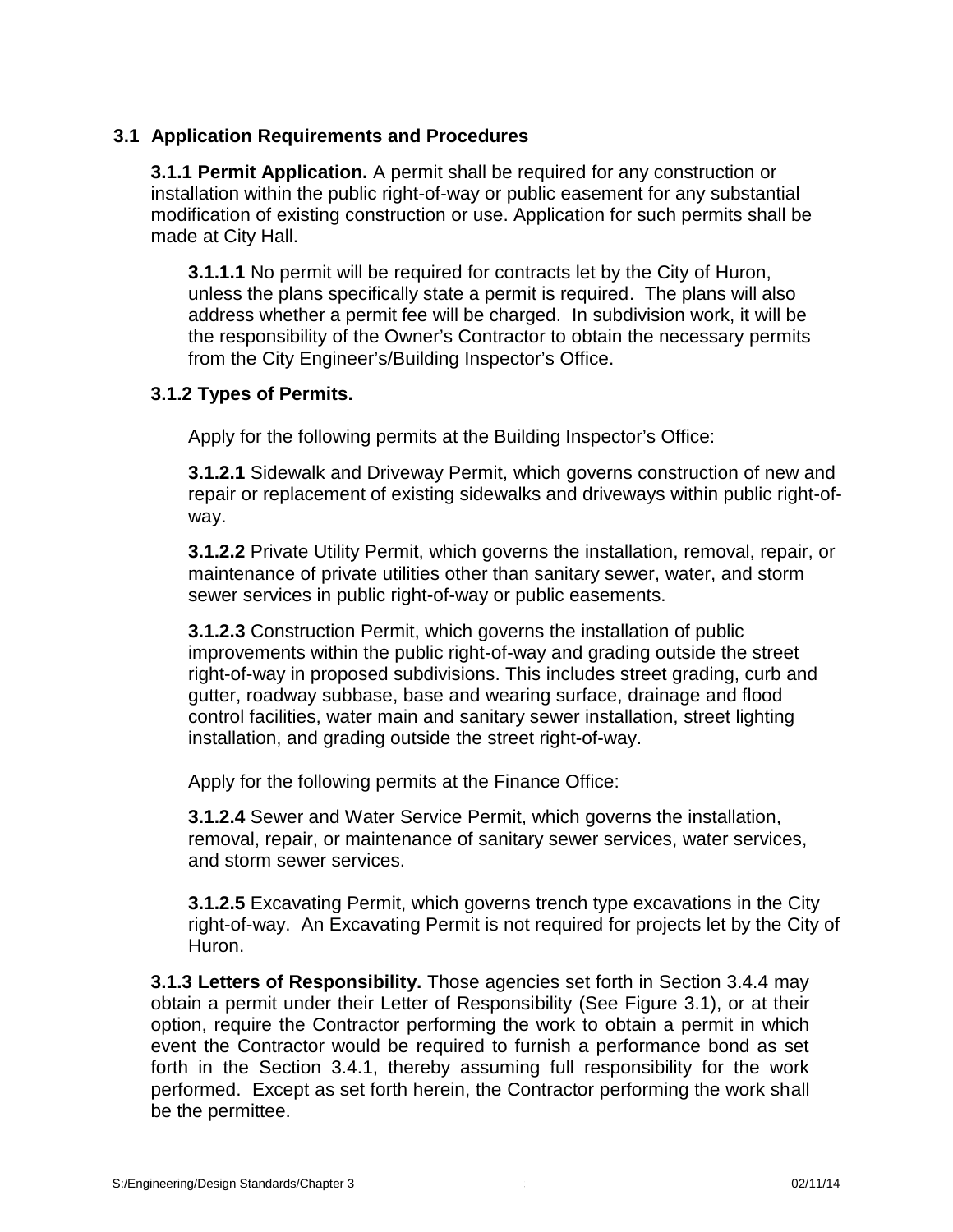# **3.1.4 Reserved.**

**3.1.5 Emergency Repairs.** Permits shall apply to emergency repairs. However, a delay of 24 hours is granted to obtain the permit, excluding weekends and holidays, following the beginning of such repair.

# **3.1.6 Reserved.**

# **3.1.7 Issuance of Permits.**

**3.1.7.1** Sidewalk and Driveway Permits and Sewer and Water Service Permits will be issued only to those qualified persons or corporations as kept on file in the Office of Finance. Exceptions to this requirement are Driveway and Sidewalk Permits issued for sidewalk installation where the property owner acquires the permit and does the construction.

#### **3.1.8 Time Limits.**

**3.1.8.1** Unless otherwise provided for in the special provisions, the Sidewalk and Driveway Permit shall be valid for a six (6) month period from the date issued, unless revoked by mutual consent, for failure of the applicant to abide by the terms and conditions of the permit, or by operation of the law.

#### **3.1.9 Cancellation.**

**3.1.9.1** Failure of the applicant to comply with any of the terms and conditions of the permit shall be sufficient cause for cancellation of the permit and may result in removal of the utilities, approaches, or other facility by the City at the applicant's expense.

**3.1.9.2** The permit, the privileges granted herein, and the obligations of the applicant created thereby shall be binding upon the successors and assigns of the applicant.

#### **3.2 Permit Standards and Conditions**

This Section describes the requirements for plans and other information necessary for approval of a permit application.

**3.2.1 Permit Approval.** Permits are issued subject to the approval of City, county, state, or other governmental agencies having either joint supervision over the section of road, or authority to regulate land use by means of zoning and/or building regulations. It shall be the applicant's responsibility to determine the necessity of and to obtain any such easements and approvals which may be required.

**3.2.2 Street Restoration.** Granting of a permit is based upon replacement or restoration of the street and right-of-way to its original condition or to a satisfactory condition by the applicant. On an existing asphalt surface, the permit price includes replacement of asphalt by City crews on a contractor prepared base. Concrete and gravel surfaces shall be brought back to original condition by the contractor.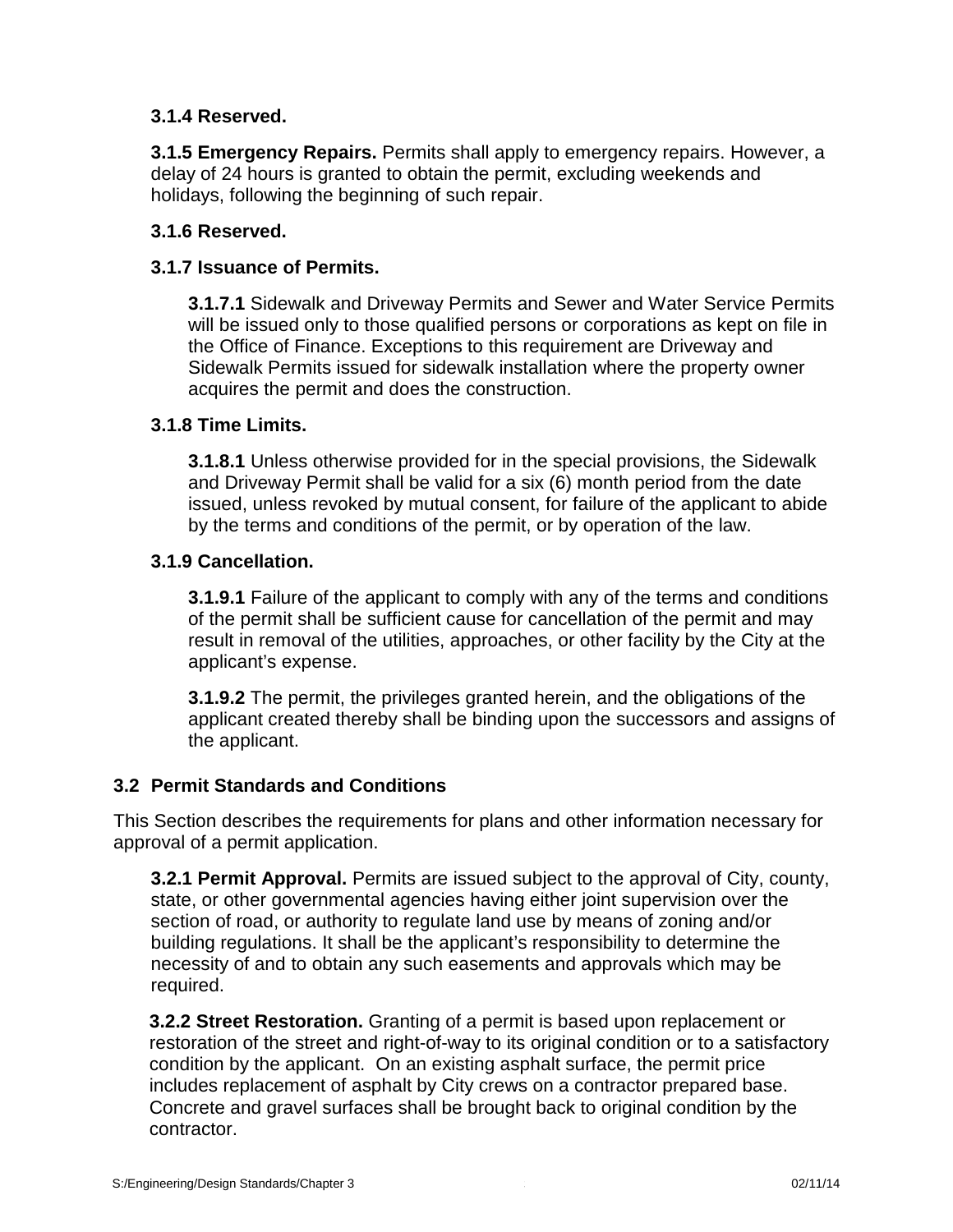**3.2.3 Landscaping.** The permit holder shall be responsible for the restoration of landscaped areas between the property line and adjacent public roadways.

**3.2.4 Relocating Utilities.** The applicant shall be responsible for relocating or adjusting any utility facilities located on the street right-of-way as required to accommodate the approach or other facility that may be impacted by the construction. Construction of the utility, road approach, or other facility by the applicant, his agent or Contractor, will be permitted only after the applicant has furnished the City Engineer evidence that satisfactory arrangements for said relocation or adjustment has been made with the Owner of the affected utility facility.

**3.2.5 Permit Release.** Applicant must pay required fees and provide a copy of the certificate of insurance and bonding, as required, prior to release of the permit.

# **3.3 Refunds**

Refunds may be made on any permit fee at the discretion of the Finance Officer.

# **3.4 Bonds and Insurance**

**3.4.1 Bonds.** Bonds are required for work as listed in the Revised Ordinances of Huron, South Dakota.

**3.4.2 Inadequate Bond.** Any permit determined to be without an adequate bond as required shall be subject to immediate revocation by the City.

#### **3.4.3 Reserved.**

**3.4.4 Letters of Responsibility.** Governmental agencies, other than the City of Huron, special districts, cooperative utilities, and investor-owned electric, gas, and communications utilities, may provide a Letter of Responsibility in lieu of posting the required performance bond. Any Letter of Responsibility shall be in the format of Figure 3.1.

**3.4.5 Other Forms of Security.** It shall be acceptable to the City to receive cash deposits, certified checks, or similar security in lieu of a performance bond. Bonds or other forms of security shall be filed in the Finance Office.

**3.4.6 Liability Insurance.** The applicant shall obtain and carry for the period of time required for the complete installation of facilities authorized by the permit, including the repair and restoration of the road facilities, and also during such future periods of time when operations are performed involving the repair, relocation, or removal of said facilities authorized by the permit, a liability and property damage insurance policy or policies. Coverage shall be provided against any claim, demand, suit, or action for property damage, personal injury, or death resulting from any activities of the applicant, his officers, employees, agents, or contractors in connection with the construction, installation, repair or removal of the said facilities authorized by the permit. The policy or policies shall include as named insured: the City of Huron, its City Commission, its officers, agents, and employees, except as to claims against the applicant, for personal injury to any members of the City Council or its officers, agents, and employees, or damage to any of its or their property.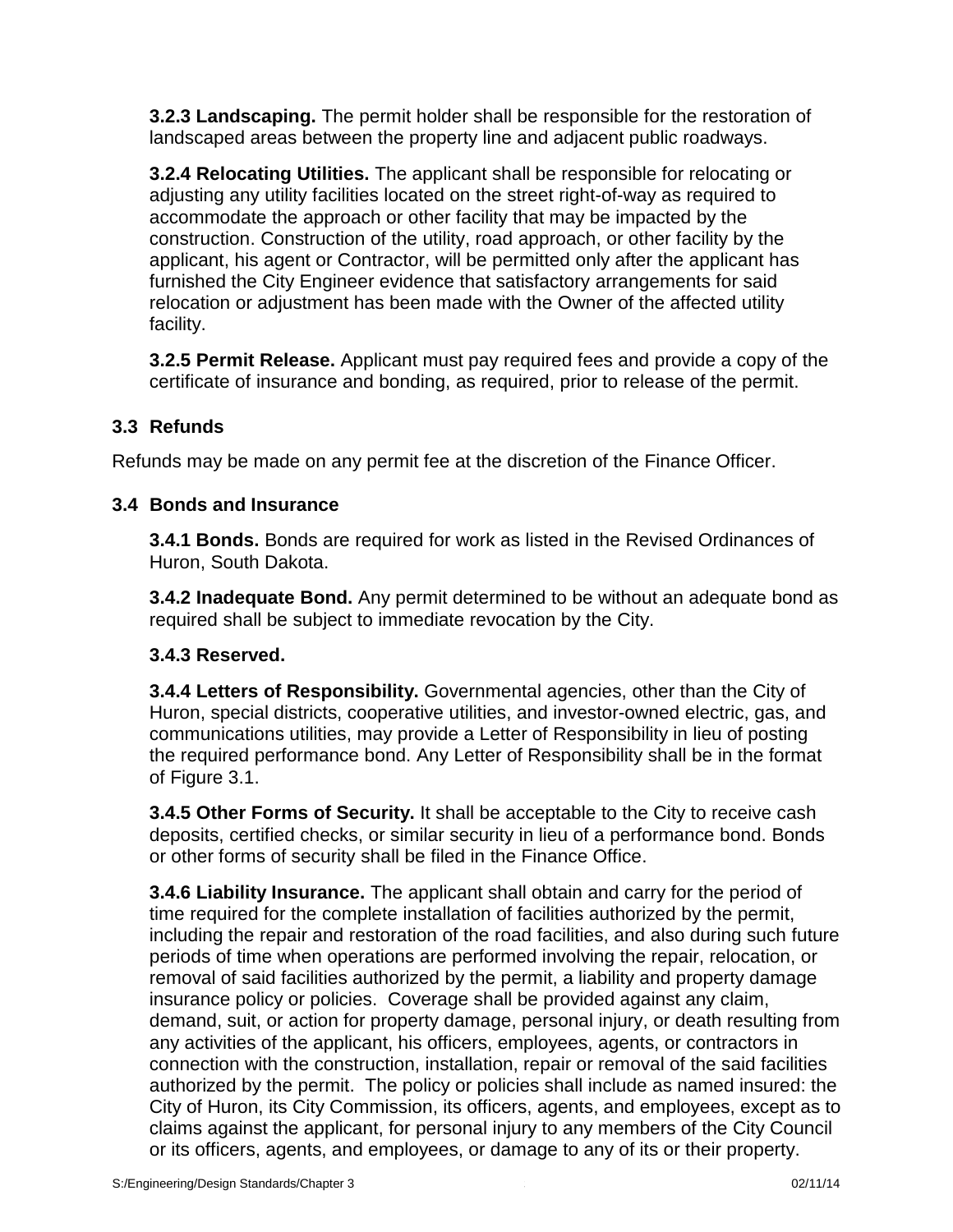The insurance shall provide coverage as set forth by the City ordinance. The insurance policy or policies shall be in any insurance company duly authorized and licensed to do business in the state of South Dakota. The applicant and/or its Contractor's insurer shall endeavor to give the City Engineer ten (10) days' written notice in advance of any cancellation of insurance required in the terms of these general provisions.

**3.4.7 Certificate of Self-Insurance.** Government agencies other than the City of Huron, and public utilities, may provide a Certificate of Self-Insurance as shown in Figure 3.2 in lieu of any insurance policy or policies required under Section 3.4.6. Such Certificate shall be approved by the City Attorney and filed in the Office of the Director of Public Works prior to the issuance of any permit.

# **3.5 Construction Specifications**

All backfill material, compaction, and resurfacing of any excavation made in the City right-of-way will be done in accordance with the Standard Specifications and Standard Plates on file in the Office of the City Engineer.

# **3.6 Traffic Control**

**3.6.1 Street Closure.** Traffic must be provided with a minimum lane width of ten (10) feet in the construction area. Any plan for traffic control during construction that indicates a complete closure of an arterial or collector street must show detour routes and must be approved by the City Engineer prior to issuance of a permit. Normally, only one side of the local street may be blocked at any given time. When a local street is closed to traffic, the City Engineer or a designee must be notified 48 hours in advance.

**3.6.2 Signing.** Construction signing must be used and shall be installed and maintained by the responsible Contractor. All traffic control devices must be in accordance with the *Manual on Uniform Traffic Control Devices*, latest edition.

# **3.7 Restoring Pavements**

The excavating permit fee covers the cost to replace asphalt surfacing. The fee is based on a typical trench. If costs incurred by the City during repair exceed the fee charge, the additional cost will become the responsibility of the permittee and until paid no other permit shall be issued.

#### **3.8 Utility Installations**

**3.8.1 Underground.** All utility lines shall be installed at depths as illustrated in Chapter 4, Figures 4.1-4.6 of these Design Standards. Exceptions may be granted by the City where warranted and upon prior written request and approval.

**3.8.2 Overhead.** Minimum ground clearances shall conform to the National Electric Safety Code Standards, latest edition.

#### **3.9 Fees**

Fees shall be assessed for permits and inspection at the time of issuance of the permit in accordance with the schedule in force. The current fee schedule is listed in ???????? of the City of Huron.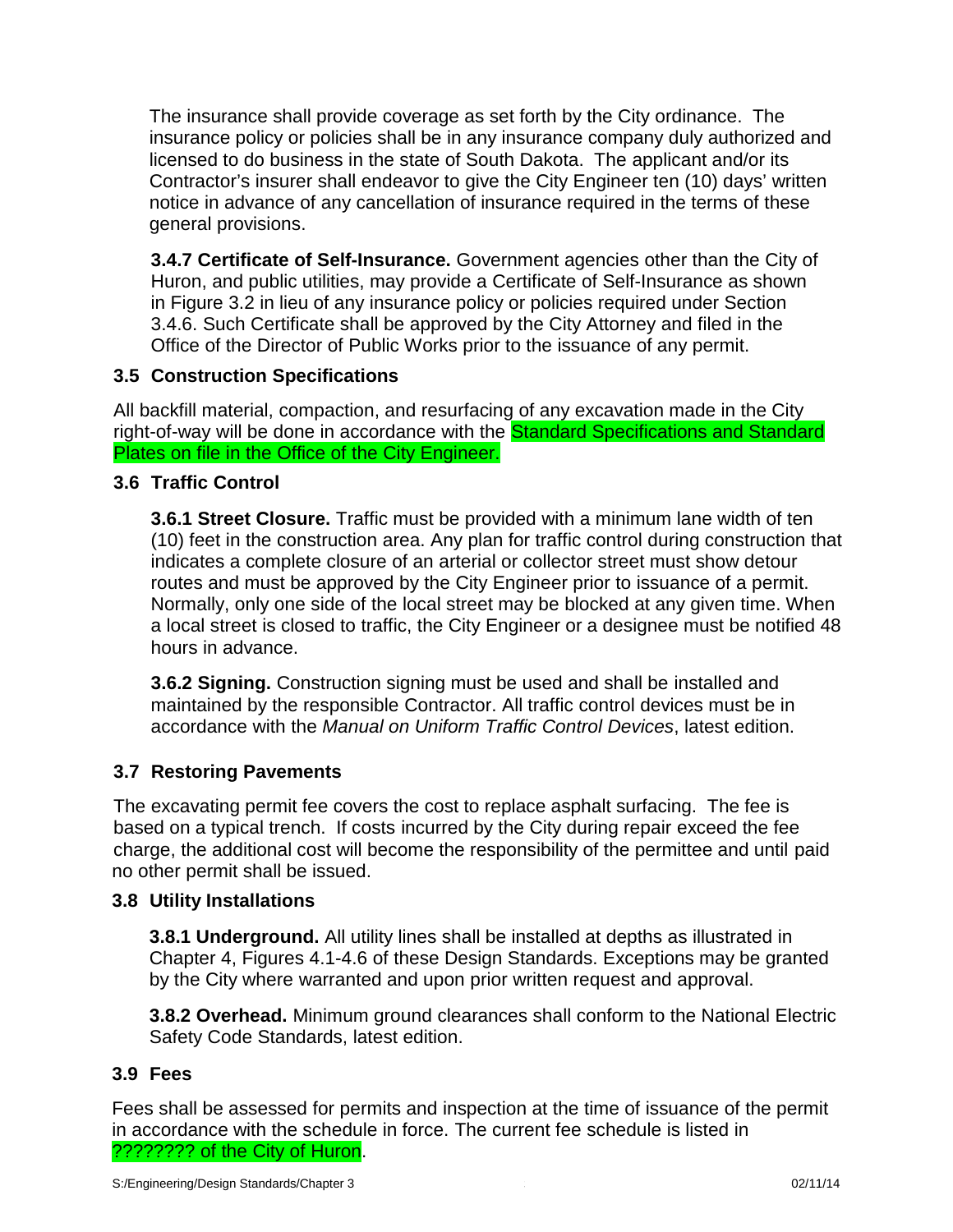# **Figure 3.1**

# **Letter of Responsibility**

Office of City Engineer City Hall 239 Wisconsin Ave. SW P.O. Box 1369 Huron, SD 57350-1369

THIS IS TO CERTIFY THAT \_\_\_\_\_\_\_\_

(Name of Agency)

Does agree that, in lieu of posting the required performance bond, the following practices will be adhered to:

- 1. That no street cuts, in any Huron street, highway, or other right-of-way for any purposes will be made without having secured the proper permit.
- 2. That any street cut made by the above will be backfilled and compacted in accordance with the current requirements of Huron, and the surface restored to a condition equal to or better than that condition which existed prior to the making of the cut. For paved streets, the City will place the surfacing.
- 3. The responsibility for the maintenance of the restored cuts shall rest with the above for a period of one year after the cut has been filled and resurfaced.
- 4. That, in the event repairs are not made or maintained to the satisfaction of the City Engineer or his designated representative, necessary repairs shall be made by the City at the expense of the above-named organization.

Subscribed to this \_\_\_\_\_\_ day of \_\_\_\_\_\_\_\_\_\_\_\_\_\_\_\_\_\_\_\_\_\_\_\_\_, \_\_\_\_\_\_\_\_.

By: \_\_\_

Signature of Authorized Agent

Title

**NOTE:** This document is to be filed in the Office of the City Engineer.